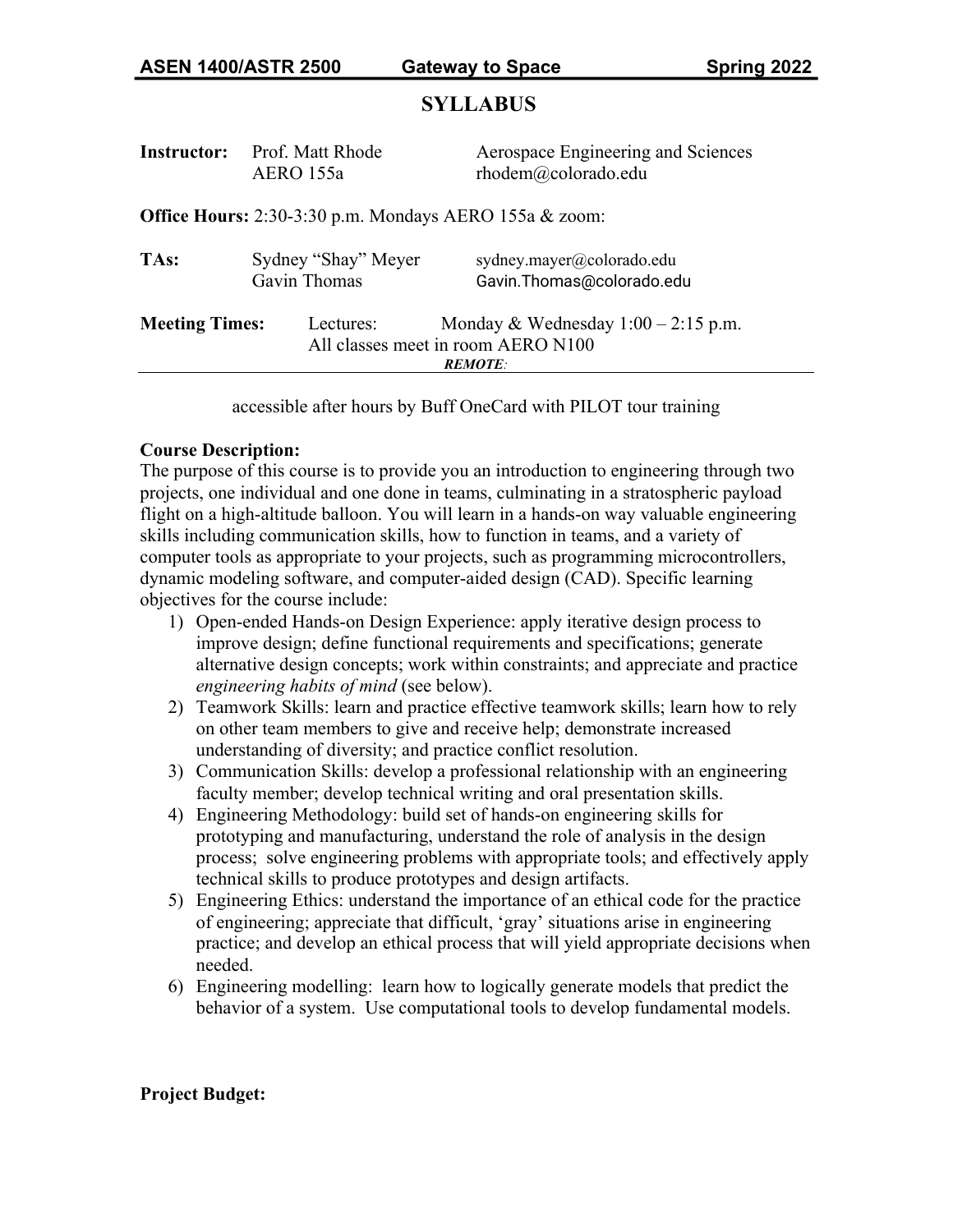# **ASEN 1400/ASTR 2500 Gateway to Space Spring 2022**

The budget for your main design projects will come from the College of Engineering. Students are expected to purchase a hard copy or e-reader version of one of four course companion books. In addition, hardware kits are to be purchased for hands-on activities, students keep their kits. Each kit is \$50 and sold through the ITLL payment system and distributed in class. Team project budgets for flight hardware are covered by the department. There may be incidental costs for materials to complete your projects, students are expected to contribute up to \$75 each total (book, hardware kit, dry ice) for the course in accordance with GEEN 1400 courses.

# **Grading:**

The course grade will be based on a combination of group work and individual accomplishment:

**ASEN 1400/ASTR 2500 grades are based on a 100-point scale (1 point = 1% of total grade) and there is no curve. 50% of the points are based on individual contributions and 50% are based on team contributions. Grades are available on CANVAS. Your grade is earned not deserved. Points are divided as follows:** 

| <b>Individual Points/Grade Percentage</b> |                                                  |  | <b>Team Points/Grade Percentage</b> |                                |  |
|-------------------------------------------|--------------------------------------------------|--|-------------------------------------|--------------------------------|--|
| 05%                                       | 1 Minute Reports (29) & Class Survey             |  | 2.5%                                | <b>Design Document Draft</b>   |  |
| 25%                                       | Homework 1-3, 6-7, 9-10, 12, 14, 19-20           |  | 10%                                 | <b>Design Document Final</b>   |  |
| 05%                                       | Spatial Visualization Test (Must pass to get 5%) |  | 2.5%                                | <b>Team Presentation PDR</b>   |  |
| 05%                                       | <b>Final Exam</b>                                |  | 10%                                 | <b>Team Presentation Final</b> |  |
| 10%                                       | Individual Contributions & Participation on Team |  | 25%                                 | Homework 4-5, 8, 11, 13, 15-18 |  |
| 50%                                       | <b>Subtotal (You)</b>                            |  | 50%                                 | <b>Subtotal (Team)</b>         |  |
| $50\% + 50\% = 100\%$                     |                                                  |  |                                     |                                |  |

# Letter Grading Scheme:

The final letter grade for the course will be calculated at the end of the semester using the following scheme: (Final grades shown in canvas will be rounded to the next whole number using traditional rounding, ex:  $89.52 = A -$ ,  $89.47 = B +$ )

| Letter         | <b>Percent Grade</b> |
|----------------|----------------------|
| A              | 93.00-100.00         |
| $A-$           | 90.00-92.99          |
| $B+$           | 87.00-89.99          |
| B              | 83.00-86.99          |
| $B-$           | 80.00-82.99          |
| $C+$           | 77.00-79.99          |
| $\mathcal{C}$  | 73.00-76.99          |
| $C-$           | 70.00-72.99          |
| $D+$           | 67.00-69.00          |
| D              | 63.00-66.99          |
| $\overline{F}$ | <b>Below 63.00</b>   |

**Late Work:** Late homework will be accepted for a deduction of ONE letter grade PER DAY. This does not apply to timed assignments such as 1-minute reports, which will not be accepted late.

**Spatial Visualization:** Successful completion of a standardized spatial visualization test (PSVR) is required. Students who do not pass the pretest will be encouraged to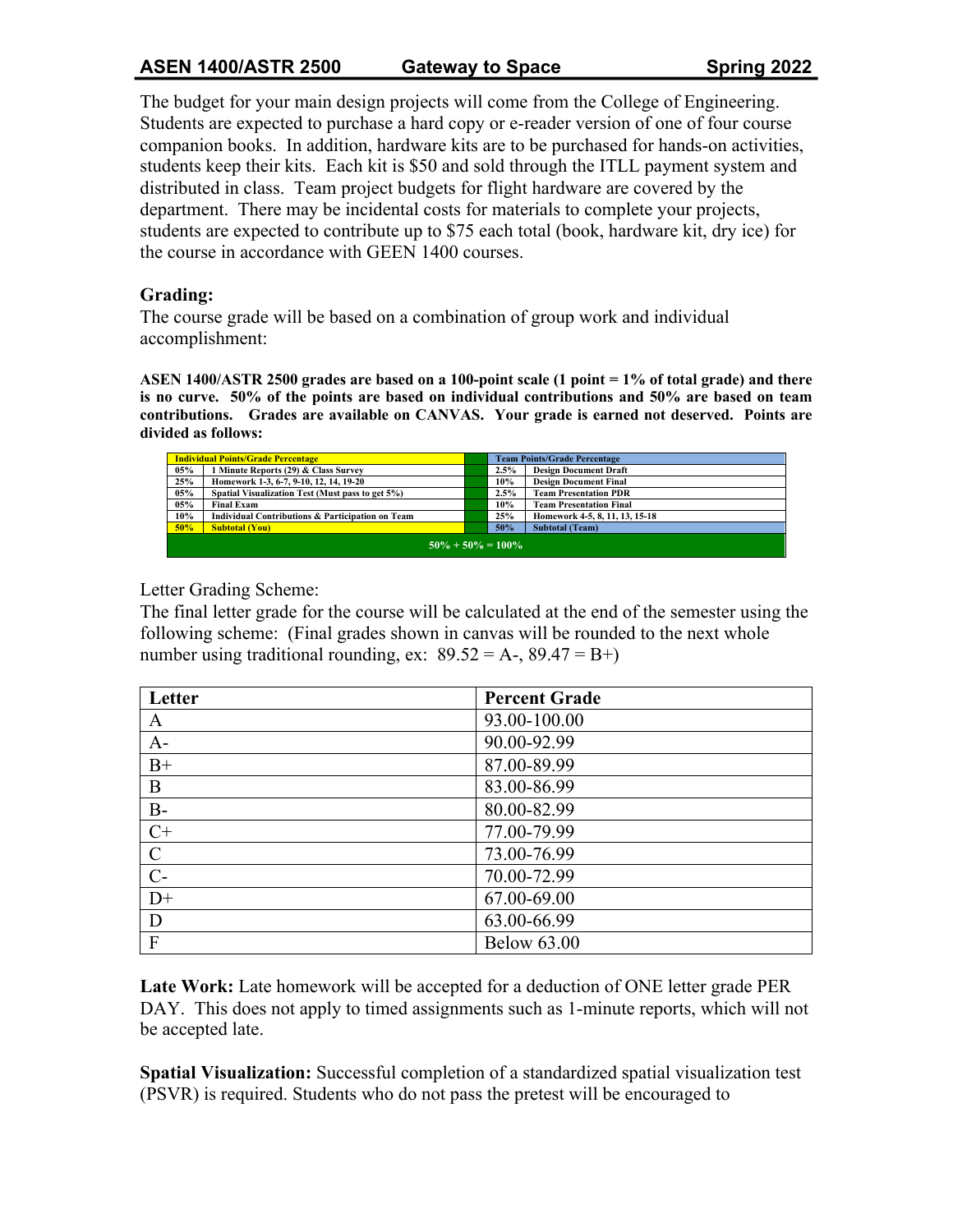# **ASEN 1400/ASTR 2500 Gateway to Space Spring 2022**

participate in spatial visualization skill-building workshops before attempting the test again. Faculty and TA support will be available to improve spatial visualization skills. Students may take the test multiple times until a passing score is achieved. Successful completion of the test earns a student full points for 5% of the final course grade. Students who do not successfully complete the test receive zero points for 5% of the course grade.

**Final Exam**: The final exam will be held remotely on TBD, from TBD p.m. It will consist of one comprehensive problem that ties together everything you have learned in the course. It will be open note, book, internet, and will be held as a Canvas quiz with an uploadable document (your solutions). You are expected to complete this assignment without the help of others. NO COLLABORATION.

# **Miscellaneous:**

- There is no **textbook** for this course, but outside reading of selected titles is required as a homework. You may purchase hard copies, utilize a library, or e-reader options. The three titles this semester are:
	- Rocket Boys Homer H. Hickam Jr.
	- From the Earth to the Moon Jules Verne
	-

Seven Eves Neal Stephenson ■ The Wild Black Yonder Jared Leidich

- § In addition, each student will be **expected to pay up to a total of \$75 TOTAL towards supplies and expenses** for the projects, inclusive of the fiction/biography book. Almost all costs are covered by the College of Engineering and the Ann & H.J. Smead Aerospace Engineering Sciences Department.
- Each student will be required to purchase an individual hardware kit (cost \$50).
- Each team will be provided multiple **kits** containing electronics and sensors needed for the two major projects. Students may keep their "shields", but reusable items such as sensors, microcontrollers, cameras, and tools need to be returned on the final lecture. If hardware is not returned, the student will receive a "0%" for their "individual contributions" grade, representing 10% of their grade.
- The First Year Projects spaces serve ASEN 1400/ASTR 2500, ASEN 1403 & senior and graduate projects spaces. They are excellent facilities and you are expected to maintain them in excellent condition. This means it is YOUR responsibility to ensure that the classroom and your work area in particular are **cleaner** than when you arrived. It does not matter whether you made the mess, you should clean it up and take pride in your workspace. A full class schedule is posted on the classroom doors. If a group is found interrupting other classes, their grade will be adversely affected. The two main projects spaces will be the classroom: CO-PILOT N100 (computer software & clean integration activities), and the  $2<sup>nd</sup>$ -floor projects space N200 (dirty manufacturing, gluing, etc.). N200 will contain the ASEN 1400 "Store", which contains a locked cabinet with useful tools & community materials like soldering irons, wires, tape, glue, etc. Students MUST lock all materials up when finished, and keep the area clean.
- Painting and other messy activities should be done in the 'Wood and Composites Shop', AERO 152. A tour is necessary to obtain access.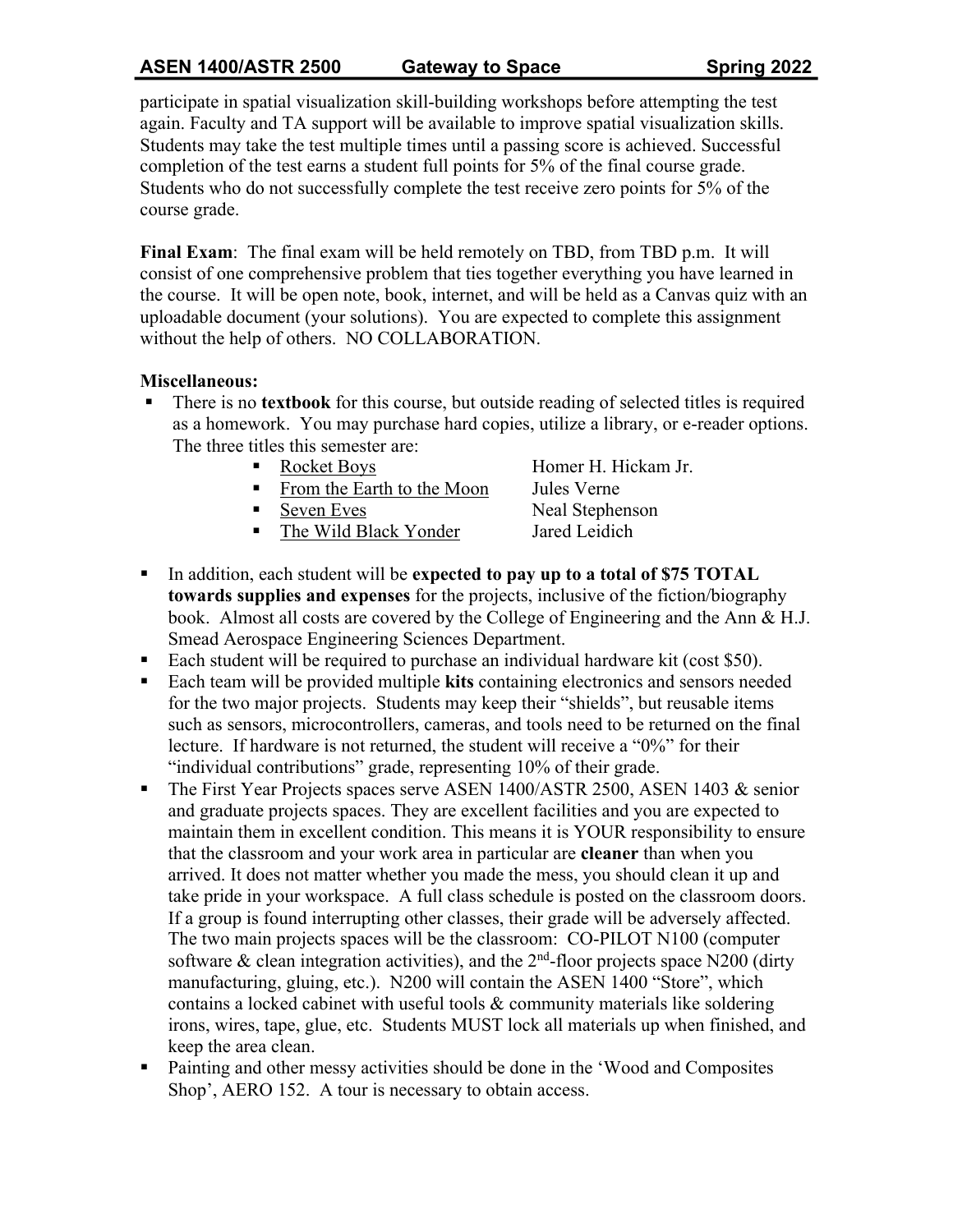A **Design Expo** will be held on *TBD*, 2022, allowing you an opportunity to showcase your functioning prototype to the public. External judges will evaluate each project and provide written feedback. **Your attendance at this event is** *mandatory***.**

Several other **workshops** throughout the semester will introduce you to some of the hands-on skills you will need to work on your projects, such as CAD, basic electrical circuits and safety and use of tools. Out of class skill-building workshops will also be required.

| What                                                                                                                                                                                                                     | Who                                                          | Where                                                                                                                       |  |
|--------------------------------------------------------------------------------------------------------------------------------------------------------------------------------------------------------------------------|--------------------------------------------------------------|-----------------------------------------------------------------------------------------------------------------------------|--|
| <b>PILOT</b><br>First stop for finding things                                                                                                                                                                            | KatieRae<br>Williamson, &                                    | AERO 141E                                                                                                                   |  |
| 3D printers/laser cutters, test<br>equipment, lockers, hand tools                                                                                                                                                        | Engineering<br><b>Students</b>                               | Katierae.williamson@colorado.edu                                                                                            |  |
| Machine Shop & Wood &                                                                                                                                                                                                    | Matt Rhode                                                   | <b>AERO 155</b>                                                                                                             |  |
| <b>Composites Shop</b><br>General machine tools<br>Metal, plastic and wood. Saws,<br>drills, mills, lathes. Hand tools.                                                                                                  | and Nate<br>Coyle                                            | 303.492.7556<br>rhodem@colorado.edu<br>nathan.coyle@colorado.edu                                                            |  |
| <b>Electronics Center</b><br>Simulate, build and test<br>electronic circuits and printed<br>circuit boards<br><b>Arduino, Microcontrollers</b><br>and Data Acquisition<br>Programming and collecting<br>measurement data | Trudy<br>Schwartz &<br>Robert<br>Hodgkinson<br>Joshua Mellin | <b>AERO 150</b><br>trudy.schwartz@colorado.edu<br>robert.hodgkinson@colorado.edu<br>AERO 141E<br>Joshua.Mellin@colorado.edu |  |
|                                                                                                                                                                                                                          |                                                              |                                                                                                                             |  |

Some resources that may be helpful in your projects:

# **Writing Resources**

Written communication is an important skill for all engineers, and will be emphasized in this course in various ways, including individual writing assignments and a team report. There are resources available to help you with your writing skills:

• The Writing Center, located in Norlin Library, offers free assistance: https://www.colorado.edu/libraries/services/writing-center

### **Classroom Behavior**

Both students and faculty are responsible for maintaining an appropriate learning environment in all instructional settings, whether in person, remote or online. Those who fail to adhere to such behavioral standards may be subject to discipline. Professional courtesy and sensitivity are especially important with respect to individuals and topics dealing with race, color, national origin, sex, pregnancy, age, disability, creed, religion, sexual orientation, gender identity, gender expression, veteran status, political affiliation or political philosophy. For more information, see the policies on classroom behavior and the Student Code of Conduct.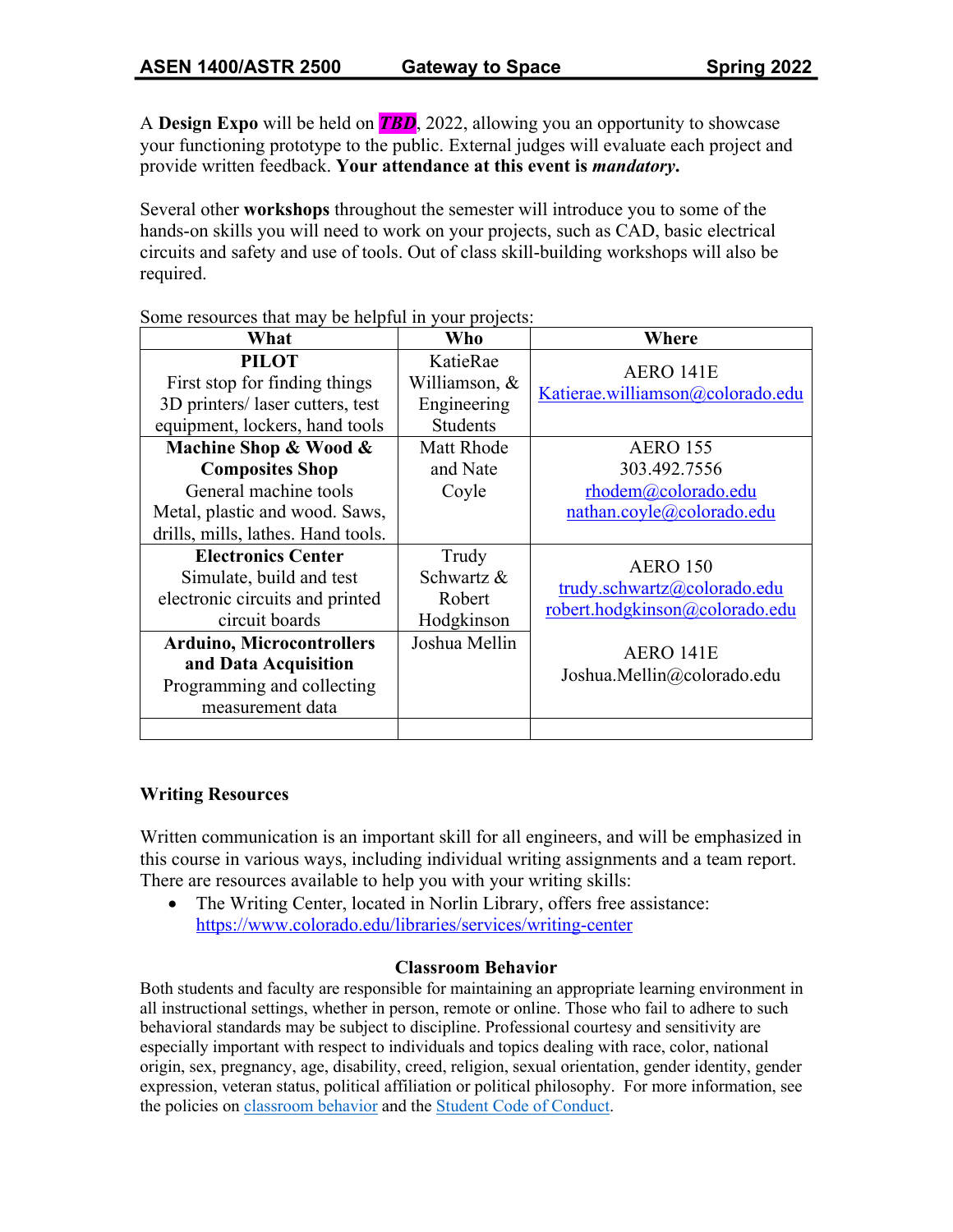# **Requirements for COVID-19**

As a matter of public health and safety due to the pandemic, all members of the CU Boulder community and all visitors to campus must follow university, department and building requirements, and public health orders in place to reduce the risk of spreading infectious disease. Required safety measures at CU Boulder relevant to the classroom setting include:

- maintain 6-foot distancing when possible,
- wear a face covering in public indoor spaces and outdoors while on campus consistent with state and county health orders,
- clean local work area,
- practice hand hygiene,
- follow public health orders, and
- if sick and you live off campus, do not come onto campus (unless instructed by a CU Healthcare professional), or if you live on-campus, please alert CU Boulder Medical Services.

Students who fail to adhere to these requirements will be asked to leave class, and students who do not leave class when asked or who refuse to comply with these requirements will be referred to Student Conduct and Conflict Resolution. For more information, see the policies on COVID-19 Health and Safety and classroom behavior and the Student Code of Conduct. If you require accommodation because a disability prevents you from fulfilling these safety measures, please see the "Accommodation for Disabilities" statement on this syllabus.

Before returning to campus, all students must complete the COVID-19 Student Health and Expectations Course. Before coming on to campus each day, all students are required to complete a Daily Health Form.

Students who have tested positive for COVID-19, have symptoms of COVID-19, or have had close contact with someone who has tested positive for or had symptoms of COVID-19 must stay home and complete the Health Questionnaire and Illness Reporting Form remotely. In this class, if you are sick or quarantined**,** *please continue the course online only, through zoom. You will not be penalized.*

#### **Accommodation for Disabilities**

If you qualify for accommodations because of a disability, please submit your accommodation letter from Disability Services to your faculty member in a timely manner so that your needs can be addressed. Disability Services determines accommodations based on documented disabilities in the academic environment. Information on requesting accommodations is located on the Disability Services website. Contact Disability Services at 303-492-8671 or dsinfo@colorado.edu for further assistance. If you have a temporary medical condition, see Temporary Medical Conditions on the Disability Services website.

#### **Preferred Student Names and Pronouns**

CU Boulder recognizes that students' legal information doesn't always align with how they identify. Students may update their preferred names and pronouns via the student portal; those preferred names and pronouns are listed on instructors' class rosters. In the absence of such updates, the name that appears on the class roster is the student's legal name.

#### **Honor Code**

All students enrolled in a University of Colorado Boulder course are responsible for knowing and adhering to the Honor Code. Violations of the policy may include: plagiarism, cheating, fabrication, lying, bribery, threat, unauthorized access to academic materials, clicker fraud,